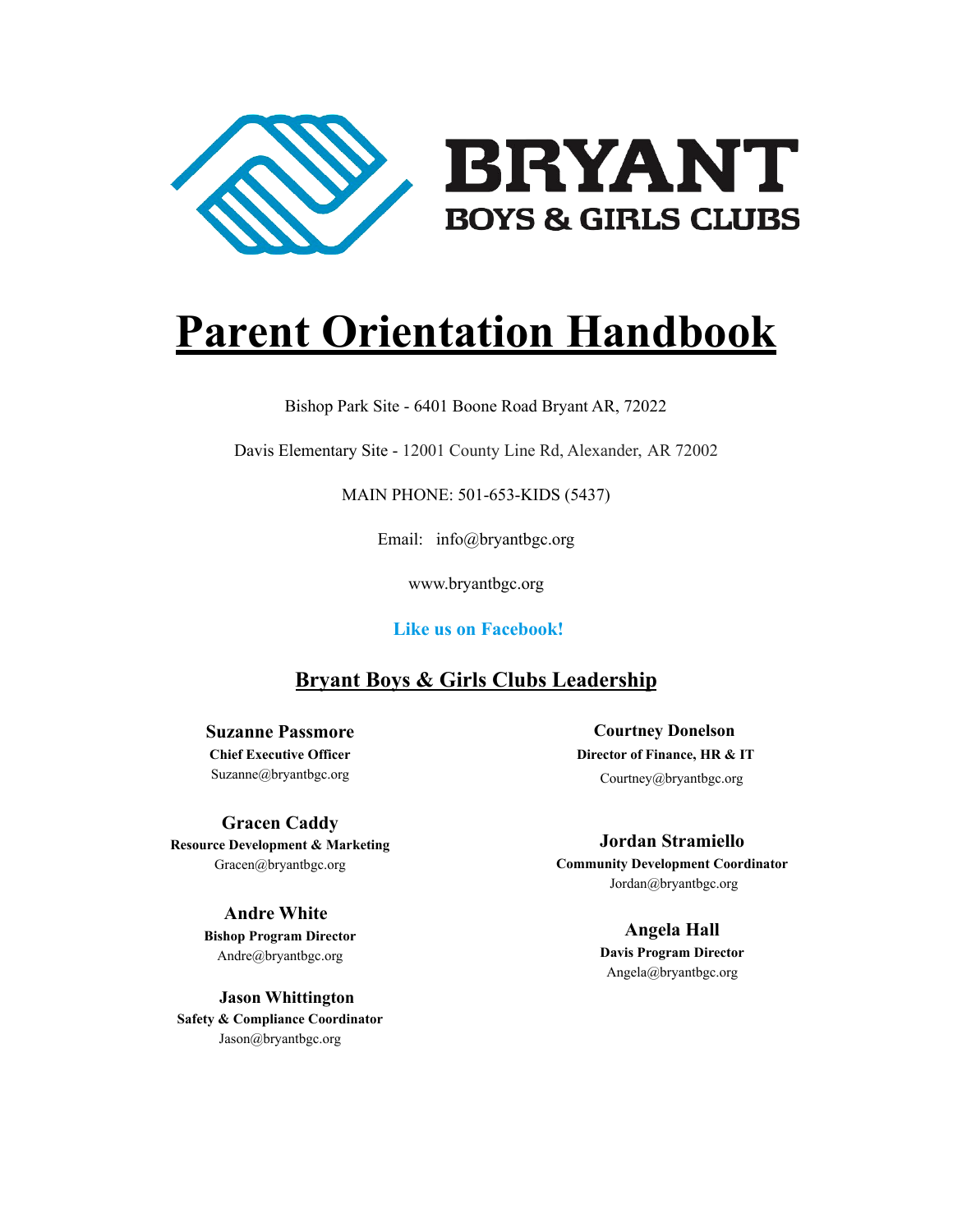# **GREAT FUTURES START HERE.**

#### **WELCOME TO THE BRYANT BOYS & GIRLS CLUBS**

#### Welcome!

It is my pleasure to welcome you to the Bryant Boys & Girls Clubs. The premier youth development organization. Whether you have been with us for a short time or for many years, we want you to know that we appreciate you choosing our Club to invest in your child(ren). I assure you we will do everything we can to continue our reputation of being an award winning and nationally recognized Boys & Girls Club. It is indeed an honor to have the opportunity to invest in the lives of the young people we serve. We believe that it is our responsibility to keep you accurately informed of our policies and procedures. This handbook is a summary of the principles for which we stand and the obligations and responsibilities for you as a parent/guardian.

You are now a part of the Bryant Boys & Girls Club family. As the Club progresses, we want you to progress with it. You and your child(ren) are important to our continued success because we are all working toward a common goal of building a stronger community of young people.

Please read your handbook carefully and keep it for future reference. If you have any questions, please contact us. We are happy to help!

It is again my pleasure to welcome new and returning families and to extend best wishes for a life changing experience for your child.

Sincerely,

Suzanne Passmore

Suzanne Passmore Chief Executive Officer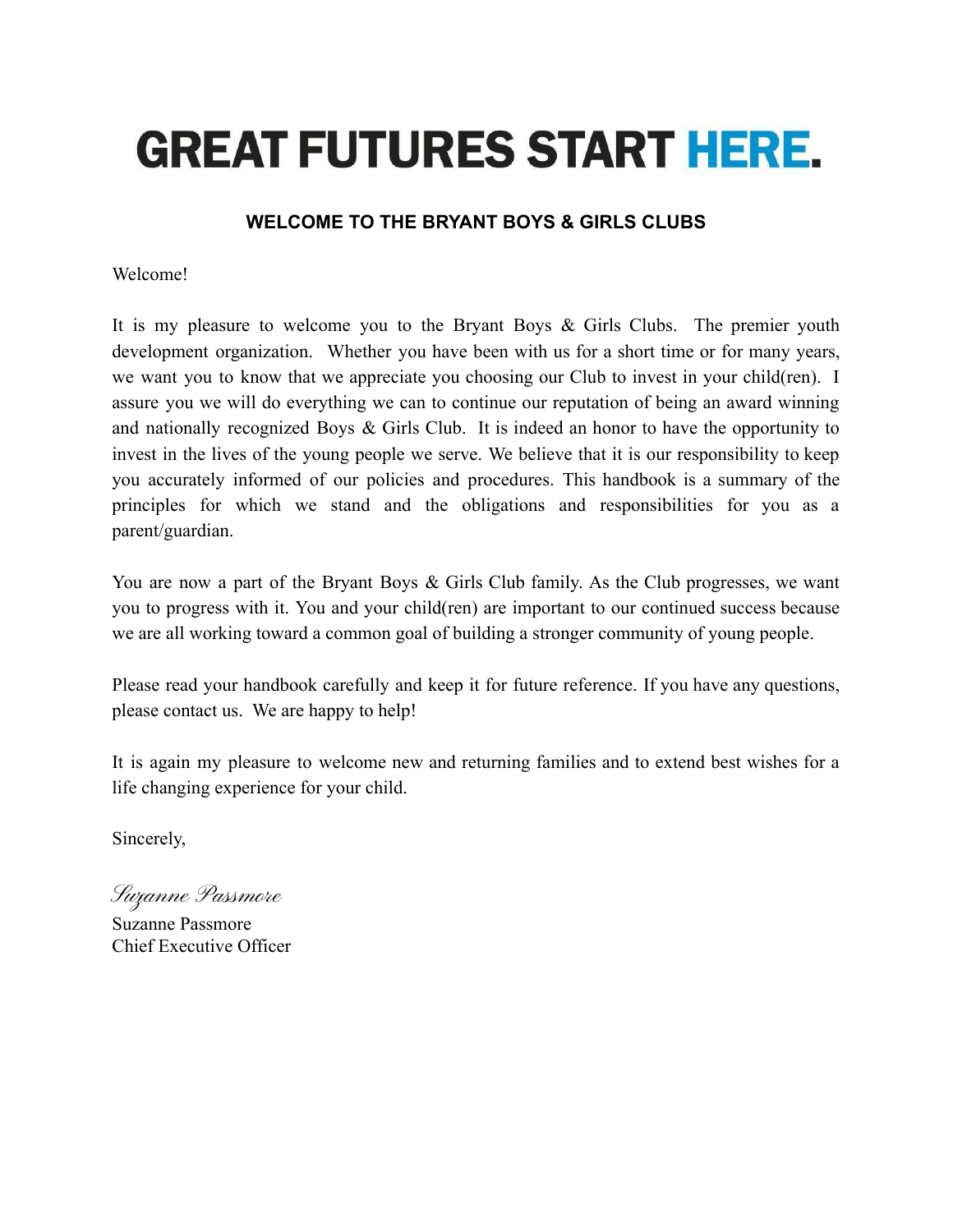#### **NATIONAL BOYS & GIRLS CLUB MOVEMENT**

Boys & Girls Clubs of America had its beginnings in 1860 with several women in Hartford, Conn. Believing that boys who roamed the streets should have a positive alternative, they organized the first Club. A cause was born.

In 1906, several Boys Clubs decided to affiliate. The Federated Boys Clubs in Boston was forme d with 53-member organizations – *this marked the start of a nationwide Movement.*

In 1931, the Boys Club Federation of America became Boys Clubs of America.

In 1956, Boys Clubs of America celebrated its 50th anniversary and received a U.S. Congressional Charter.

To recognize the fact that girls are a part of our cause, the national organization's name was changed to Boys & Girls Clubs of America in 1990. Accordingly, Congress amended and renewed our charter.

2006 marked the Centennial year of Boys & Girls Clubs of America, as we celebrated 100 years of providing hope and opportunity to young people across the country.

Today there are over 4,300 Club locations in all 50 states, Puerto Rico and the Virgin Islands, plus domestic and international military bases. Over 4.8 million children have been served.

#### **OUR CLUBS**

The Bryant Boys & Girls Clubs began as the Bryant Youth Association after a group of community leaders through our local Chamber of Commerce determined we needed a youth program for children to go after school and during the summer. They hired a director (Ms. Passmore) in 2004 and began the After School Program in September at the Bryant Elementary/Middle School campus. After lots of hard work and community support, we were granted a charter from Boys & Girls Clubs of America. In 2015, our board and staff stepped out on faith and answered the call for a Club at Davis Elementary School. It was an instant success and we are continuing to make a positive difference in our communities. We are extremely proud of the amount of success we have and the positive impact we have made in our community and more importantly, the young people we serve.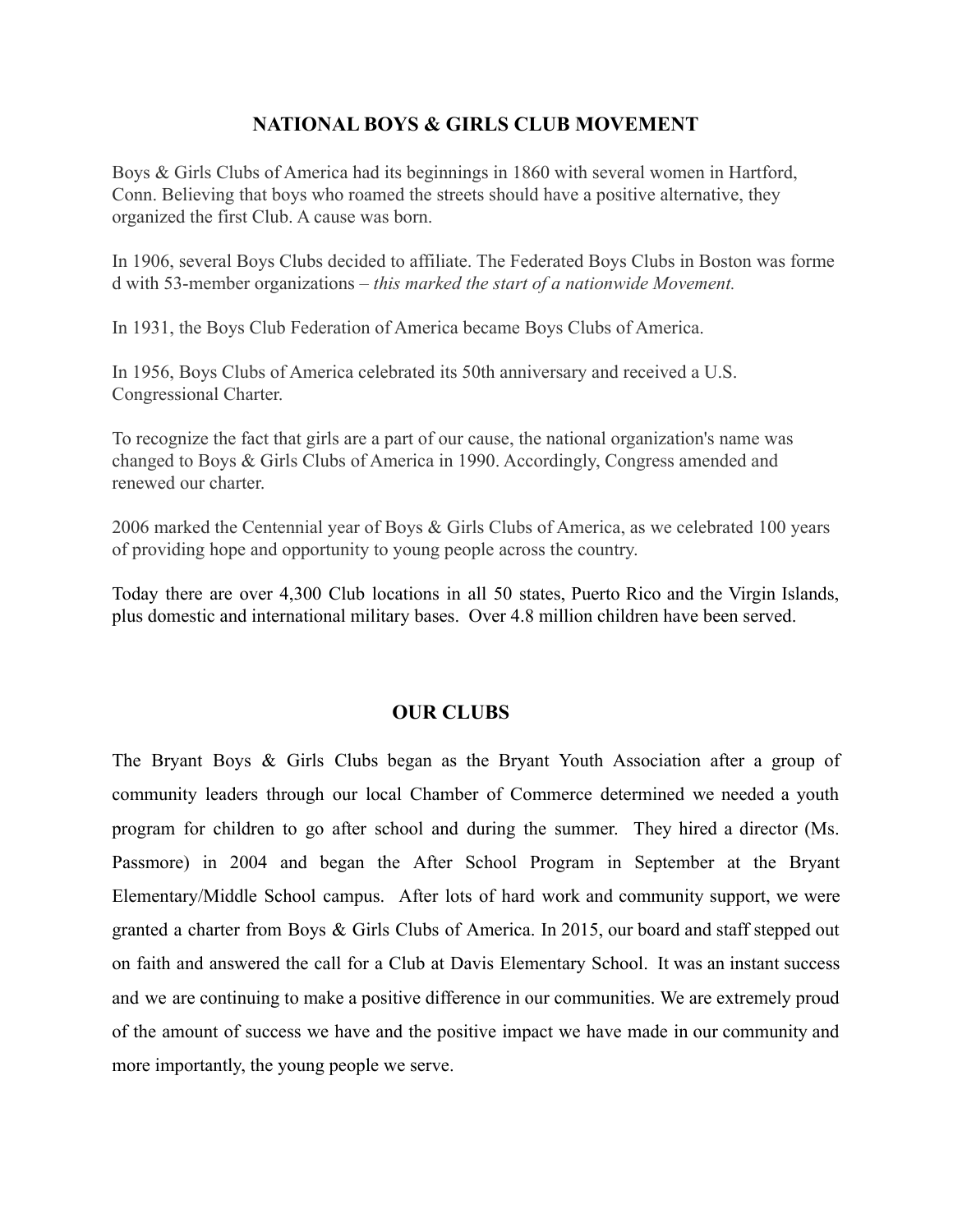# Bryant Boys & Girls Clubs

# **Mission, Vision, Core Values**

# Mission Statement

To ensure every child has a mentor and champion in life.

# Vision

Behind our blue doors everyone will find hope and opportunity along their journey.

# Core Values

#### Promise

We promise to provide a safe place for these children to express themselves and their passions with one another

#### Hope

We aim to give our children hope for the future and aim for them to be the best they can be.

#### **Opportunity**

We strive to provide our children with ample opportunities for growth, development, and success along the way.

# **About Us**

Each year, we serve 1500+ children from Saline County and the surrounding areas. Our programming is carefully structured to provide successful activities that promote our three priority outcomes:

- Academic Success
- Good Character & Citizenship
- Healthy Lifestyles

Programs play an extremely vital role in the Boys & Girls Club. Exploring innovative programs gets our kids engaged in learning skills that give them the ability to thrive in their everyday life.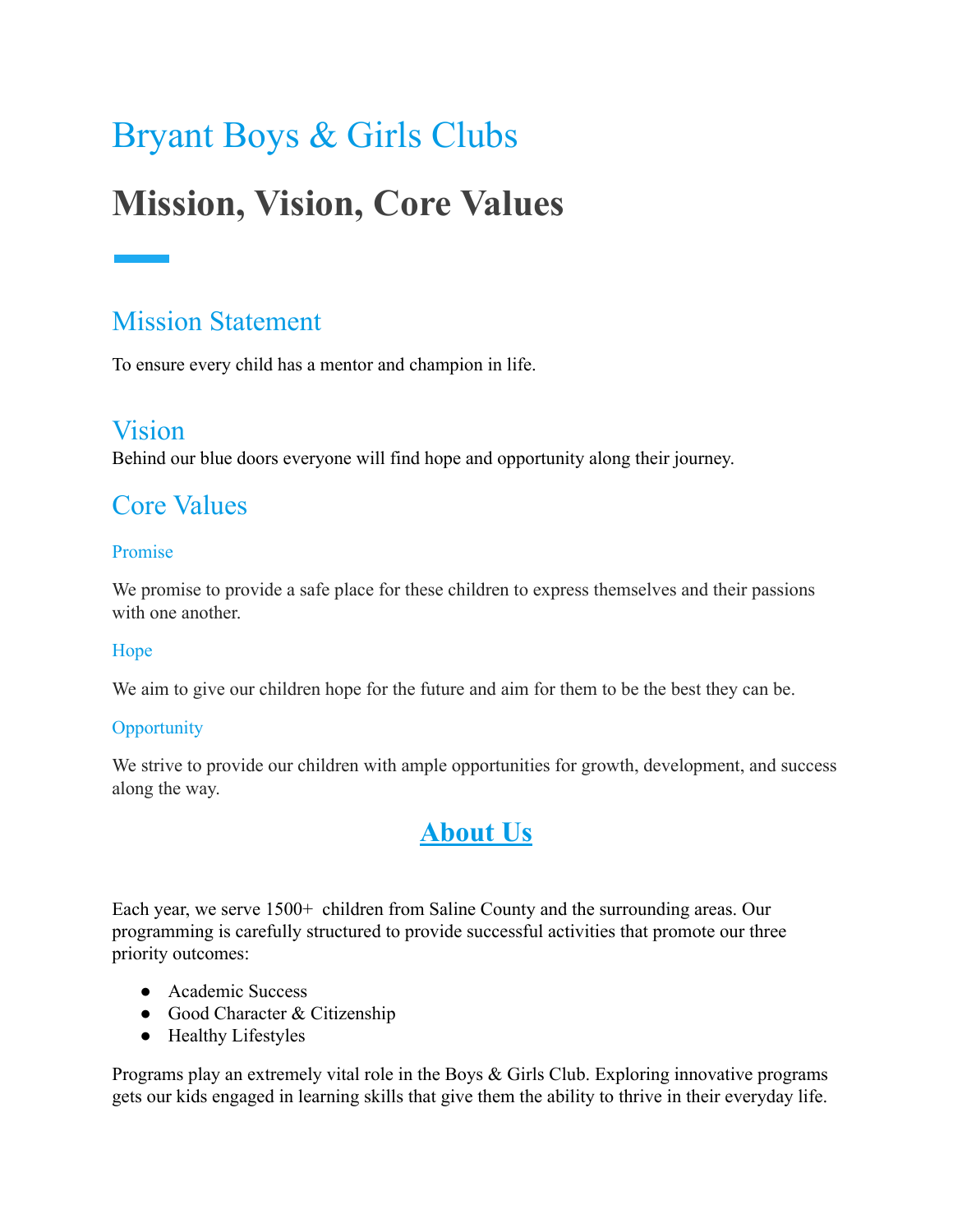We strive to give all kids great opportunities for a great future by keeping them involved in enriching programs.

## **HOURS OF OPERATION**

*After School Program*

Monday-Friday 3:00-6:00 We follow the Bryant School District calendar.

*Summer Program*

Monday- Friday 7:15 a.m. – 5:30 p.m.

Closed during the week of July 4th.

# **One Mission + One Club Family = Two Sites**

# **Membership Requirements**

It is indeed a privilege to be a member of a Boys & Girls Club. Unfortunately, that privilege can be taken away due to certain circumstances. Members must be self-sufficient to attend The Bryant Boys & Girls Clubs. This is to ensure the safety of all club members and to promote an environment of good decision making, small and large group interactions, and ability to stay within boundaries.

Membership fees are required for each member and will be included in monthly and/or semester payments. **I also understand that there are no refunds after my child attends their first Club visit during either program.**

## **Communication**

We want you to be kept informed. Parents are required to sign up for the REMIND 101 texting app and like our Facebook page for quick and easy updates about the club. We will use Remind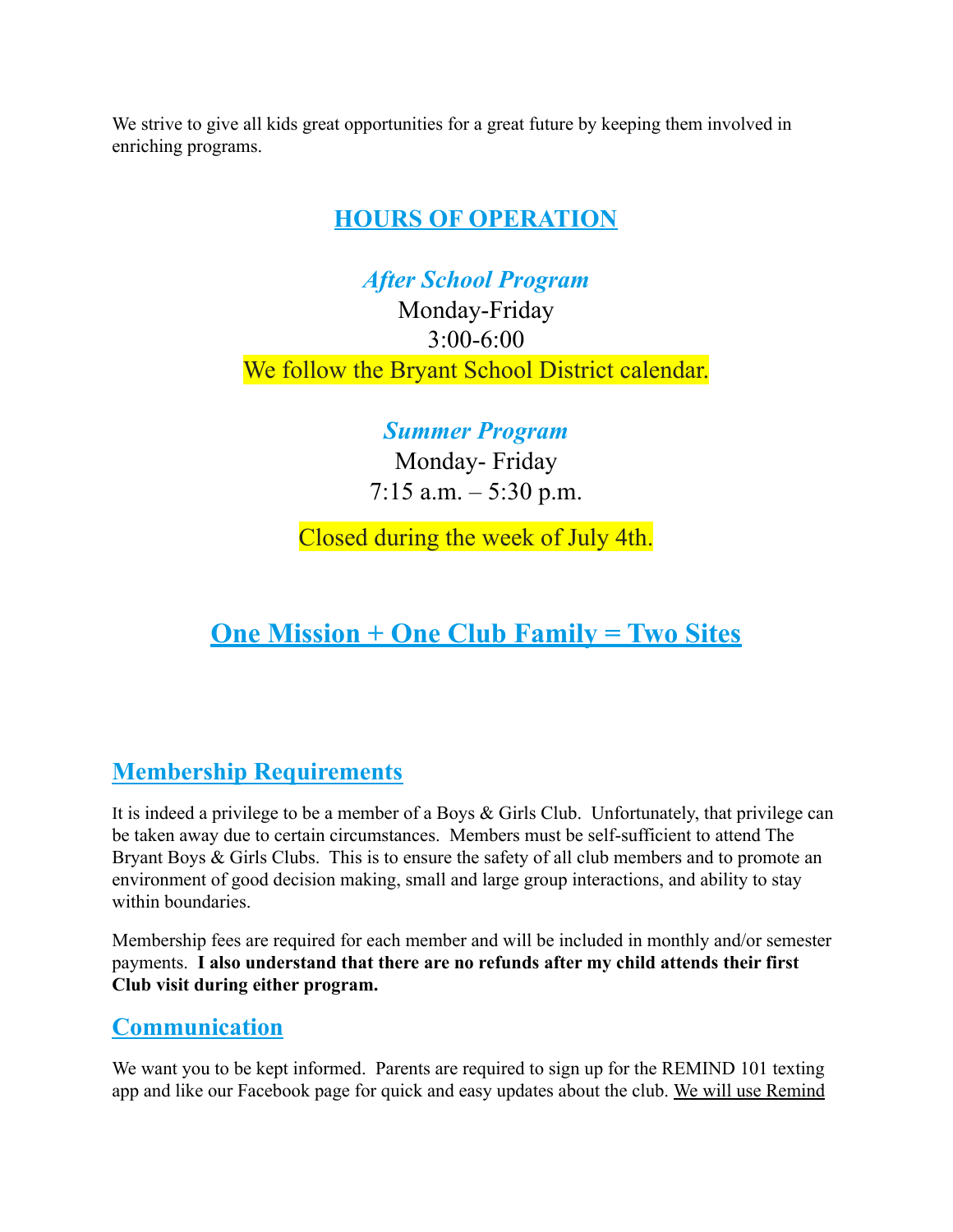101 and Facebook to send out any urgent closings, early dismissals, and any messages during those times. We will also use Facebook for a way to show the fun and exciting things we are doing at the Club. If you do not want your child in any picture's, please notify us in writing.

#### **Programs**

It is our goal for your child to have an amazing time as a member of our Club and provide an investment that you are thankful for. As stated in the registration form, all kids are encouraged to participate in our programs throughout the Summer and School program.

#### **Summer Program**

Bishop Park members must have completed kindergarten through fifth grade.

Davis Elementary members must have completed kindergarten through fifth grade.

#### **After School Program**

Bishop Park members must be enrolled in Bryant School District K through fifth grade.

Davis Elementary members must be enrolled at Davis Elementary.

#### **Program Expectations**

- These are the expectations of program sites and are discussed with the children:
- We treat each other with kindness and respect.
- We respect the rights and property of others.
- We act in a safe manner.
- We stay within boundaries set by adults.

## **Staffing**

The Bryant Boys & Girls Clubs has professional staff and a host of qualified volunteers. We are selective when choosing who is best qualified to work with your children. Staff members are trained, with thorough background checks performed and are kept advised of changing trends throughout the youth movement. Our front line staff are typically 17 years old through college age who are pursuing careers that work closely with children (early childhood education, pediatrician, nursing etc.) We provide CPR and first aid training to our staff.

## **Health and Emergency Procedures**

Bryant Boys & Girls Clubs have tornado, fire, and other emergency drills that we practice with our members. It is important every member takes these seriously. Please be patient during check out when we are in the middle of a drill. Their safety is our #1 priority.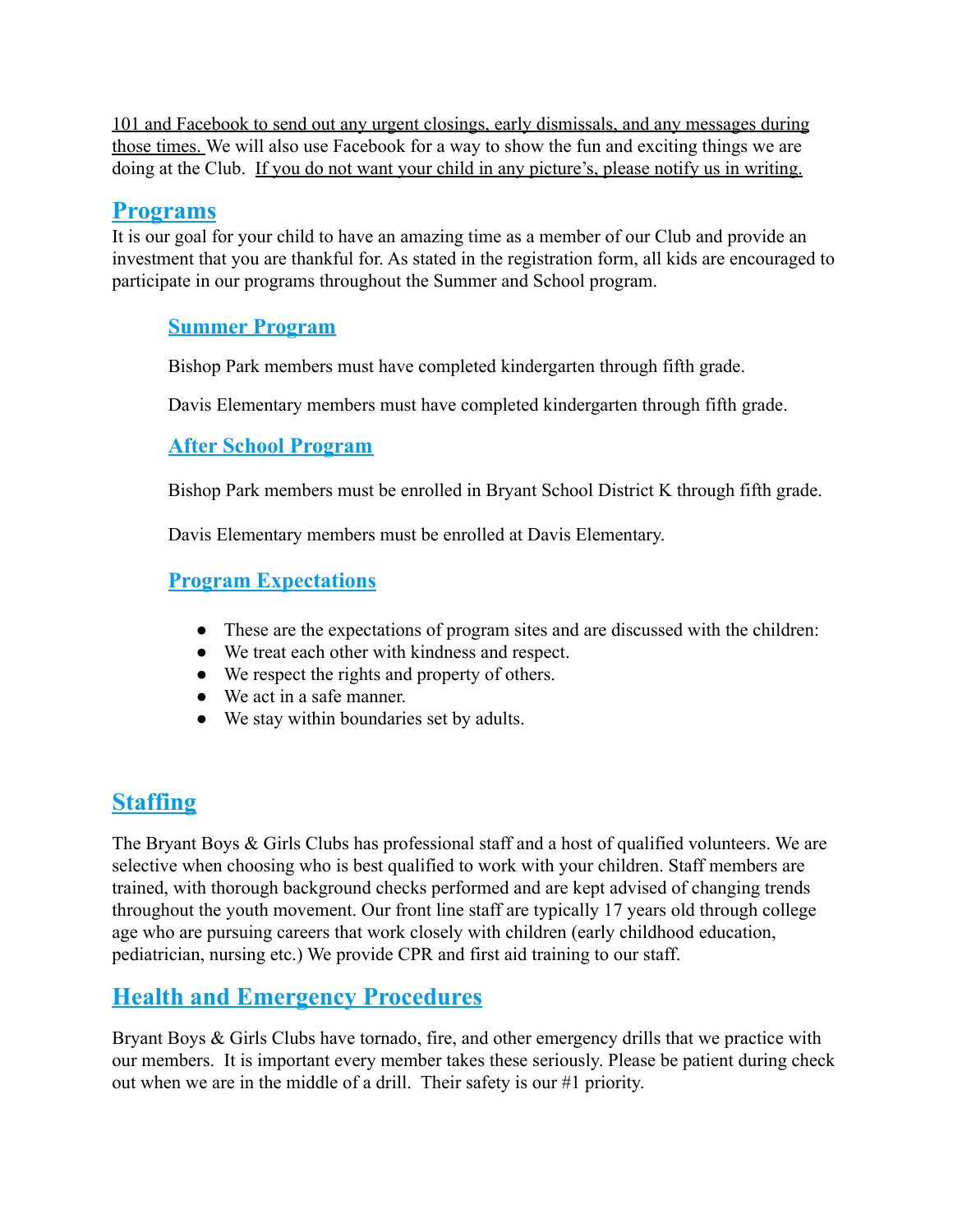If your child is ill please do not send them to Boys & Girls Clubs that day. If your child becomes ill at the Club, please be prepared to pick them up in a timely manner after receiving a phone call. We are not equipped to isolate ill children.

In case of an accident that requires medical attention beyond our staff's training, the Club will make arrangements for the proper aid for the child. This could include fire, ambulance, and police.

Bryant Boys & Girls Clubs will not store, nor allow members to bring, and/or administer any medications. (The exceptions will be epipens or inhalers with a written parent note given to the DOO)

#### Please make the Club aware of any allergies your child may have.

Bryant Boys & Girls clubs will follow the infectious disease policies in place through CDC and ADH in given circumstances

Bryant Boys & Girls Clubs follow the Bryant School district calendar especially during inclement weather. We will use Remind 101 and Facebook to send out any urgent closings, early dismissals, and any messages during those times.

Boys & Girls Clubs of Bryant will not be held liable for any accident to a member while on the Club premises or while engaged in any activities away from the Club.

## **Rules and Responsibility**

Members will be held responsible for their actions while at the club, field trips, club events, or on any club property as they agreed upon when they registered to become a member.

#### **Pick-up & Drop-off**

We ask members to memorize their three or four digit membership number to check in and out every day at the frontdesk. Please help us in teaching them this important responsibility.

A parent/guardian must use the drive through pick up line, as well as have a car tag present, to pick up their child. Please do not call and tell your child to wait up front. We will not allow any child to leave the building without a parent/guardian waiting outside.

During our Summer program, members may not be dropped off before 7:15 a.m. and must be picked up by 5:30 p.m. During our after school program members must be picked up by 6:00 p.m.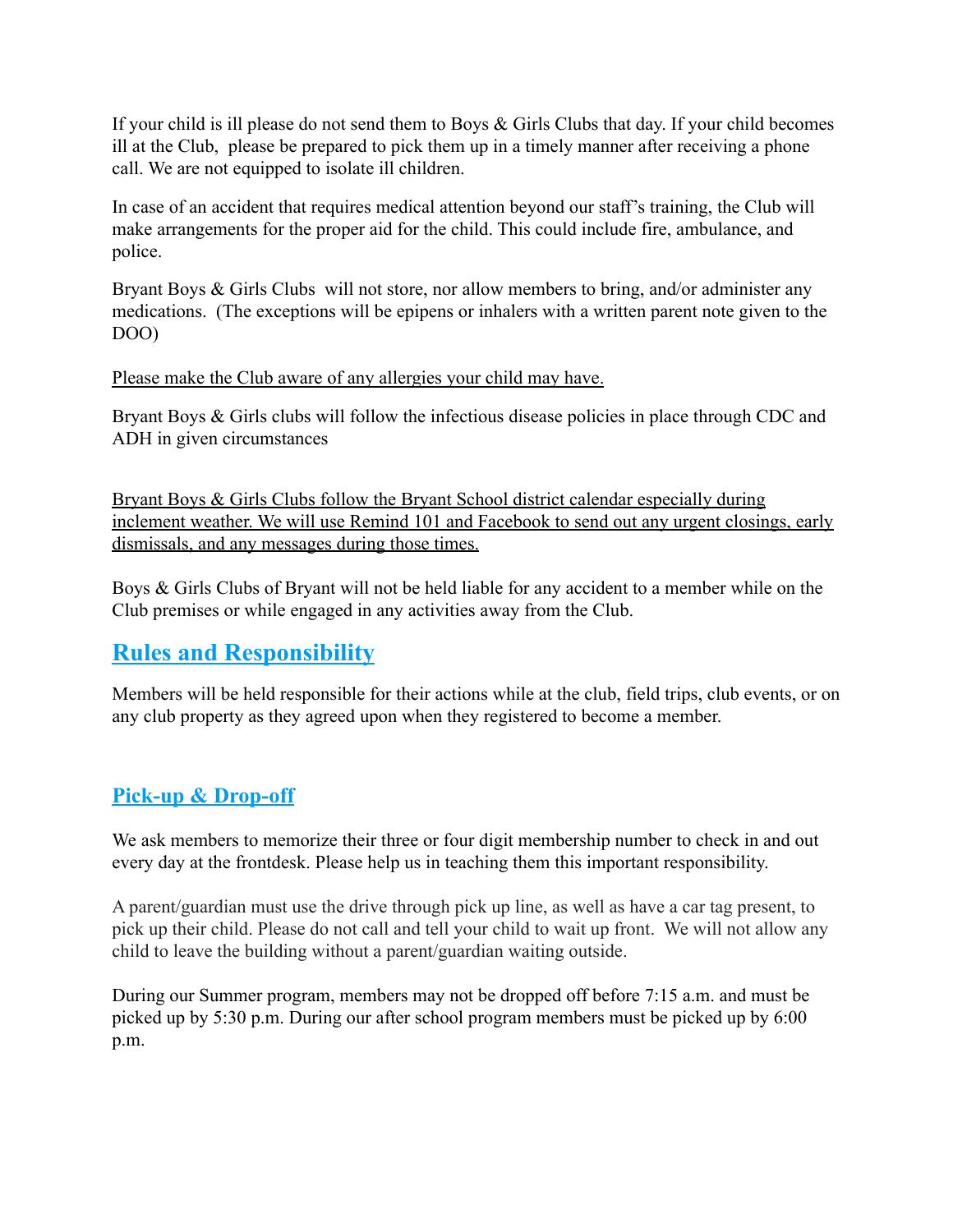The Bryant Boys & Girls Clubs will **not allow** a child that is absent from school to attend the club that day. Only children riding the bus may attend the club. Exceptions can be made with prior approval through the club DOO, with a written reason for the member being dropped off.

\*\*Consequences for bringing member when they are absent from school:

- 1. Verbal warning
- 2. Suspension from the club for one week.
- 3. Removal of membership from the club.

#### **Late Fees**

We do enforce a late fee for any member picked up late. The late fee is \$1 per minute and must be paid at pick up. We allow a 5 minute grace period. If the fee is not paid this could result in suspension until the fee is paid.

#### **Personal Property**

As stated on the registration form, any outside objects such as, but not limited to, phones, ipads, tablets, books, toys and other personal items are allowed but not monitored by Boys & Girls Club staff.

\*\* Bryant Boys & Girls Clubs will not be responsible for any lost, damaged, or stolen items.

Please put your child's name on all belongings.

During Summer and School Programs we ask that all members keep their bags, backpacks and personal items in the designated areas at both locations. Please don't ask your child to put them elsewhere.

Lost and found will accumulate fast. Please check our lost and found area daily. We will donate any items after a two week time period.

#### **Tech / Device Policy**

Members may bring cell phones and other electronic devices to the club to use according to the following policies:

The use of cell phones or other electronic devices to photograph, live stream, audio record, or video record other members, staff, or volunteers including board members is forbidden and could result in consequences up to and including expulsion from the club. The exception to this would be when photographs or videos are being made by members for Club purposes by permission of and under the supervision of the DOO or Unit Director. All members of the Bryant Boys and Girls Club will complete an internet safety program before using Club computers. The program is a BGCA internet safety course.

All children are monitored while using their electronic devices and are limited to use them while around the Club. Members must ask permission from a staff member to use their electronic devices.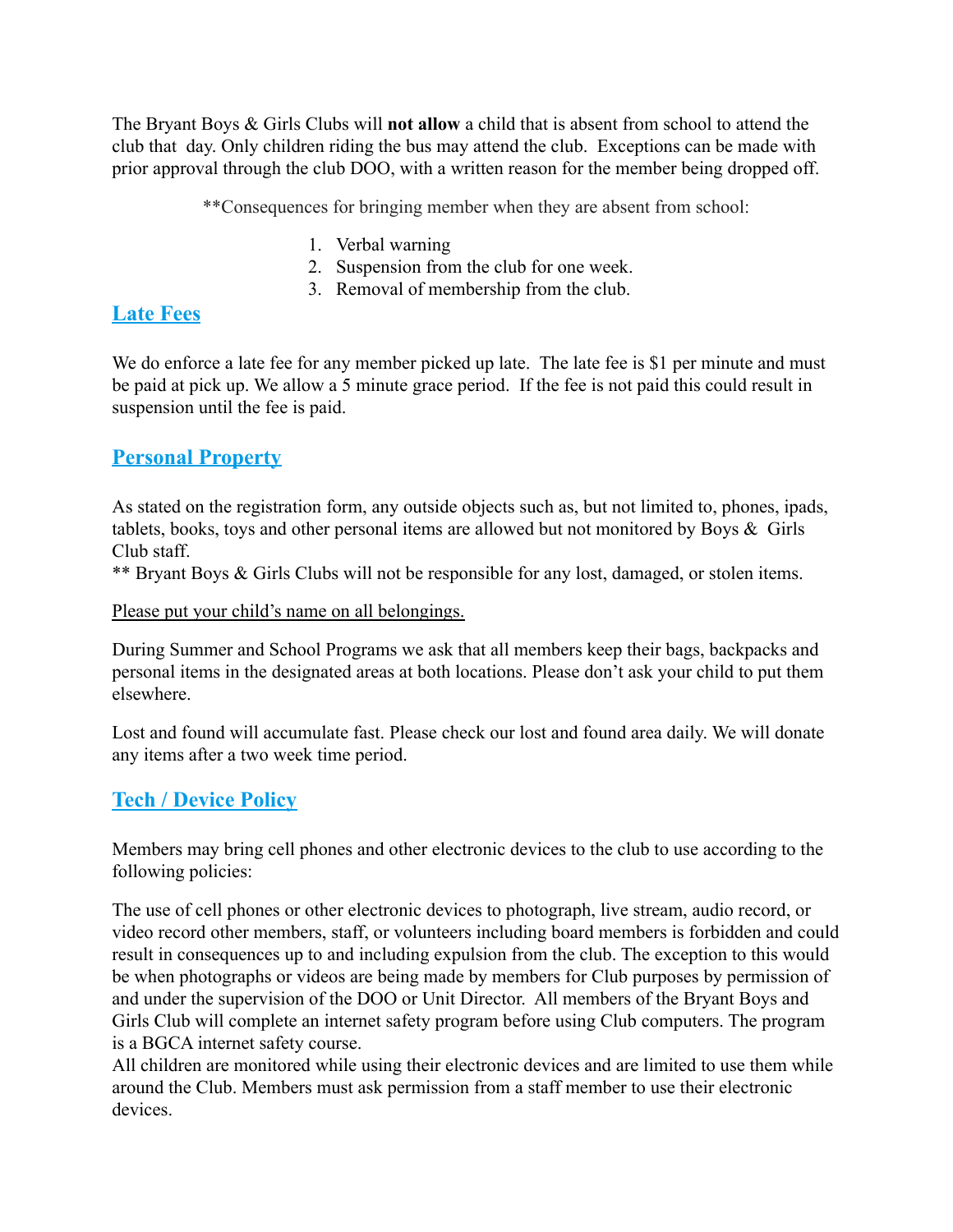Members violating this policy will be subject to having their device confiscated in addition to other consequences up to and including suspension or expulsion.

#### **THE BRYANT BOYS & GIRLS CLUBS IS NOT RESPONSIBLE FOR STOLEN, LOST, OR DESTROYED CELL PHONES, ELECTRONIC DEVICES, OR ACCESSORIES.**

#### **Dress Code**

Our dress code is designed to allow members the flexibility to dress uniquely but appropriately. Any member who appears to be dressed inappropriately will be asked to call a parent/guardian in an effort to comply with the code.

- 1. Pants or shorts must remain on the waistline while in the facility.
- 2. No inappropriate or offensive language on clothing.
- 3. No tight fitting clothes that are revealing.
- 4. Shorts must be appropriate and fingertip length.
- 5. Tank tops must be two inches wide. No spaghetti straps.
- 6. Swimsuits must be worn in the pools. Admin staff or team leaders will determine if any swimsuits are inappropriate.

#### **Restroom Policy**

The Bryant Boys & Girls Clubs is committed to providing a safe environment in all locations at each site. To ensure we do this we will follow the restroom policy below for members, staff, volunteers, and other adults:

1. One member allowed in the restroom at a time.

2. Regular scheduled drop in's will be done by staff who are monitoring the dining and lounge. These are to be done every 20 minutes in each restroom and to be logged as to what is found. (the restrooms not being clean, multiple members in the restroom, or damaged equipment and property).

3. Staff, board members, volunteers, guests and members shall use separate restrooms.

4. Restrooms are to be used by the members for the purpose that they are intended and any other usage will fall under the discipline policy for the Bryant Boys & Girls Clubs .

5. Staff who notice anything out of the ordinary or rules being broken must report to the team leaders who need to report to the Unit Director that day. The Unit Director will then be responsible to report it to the DOO.

#### **Meals and Snacks**

During our Summer program we will provide a free hot breakfast and lunch for all children. We will also offer an alternative such as PB&J, etc.

Due to limited storage space and food allergy concerns, please do not send food or drinks with them.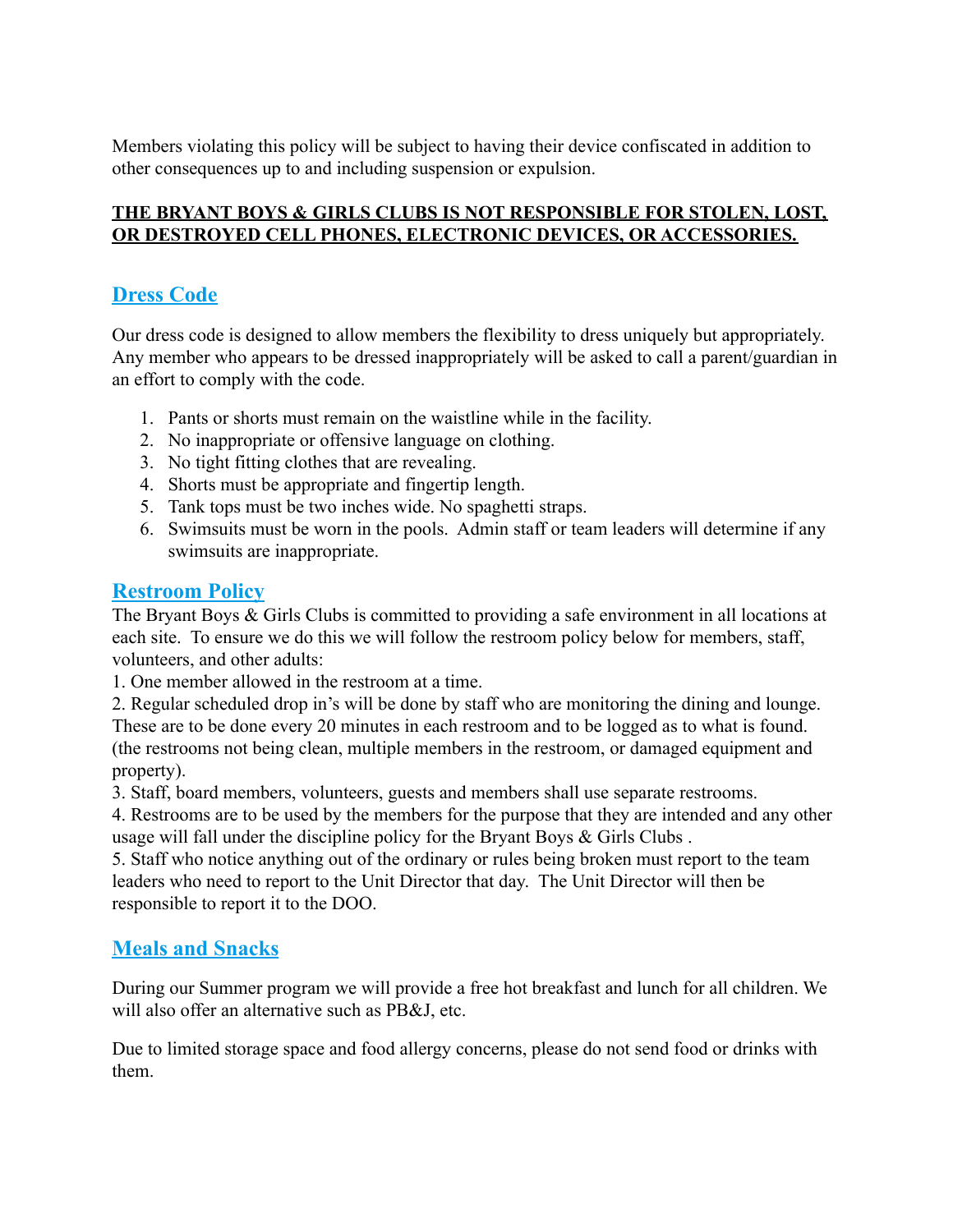During the summer and school year a variety of snacks and beverages will also be made available for purchase in the concession stand.

#### **Snack Accounts**

We ask that all members have access to a personal snack account. Anyone can make deposits in a child's account. (parents, grandparents, etc).

You may use cash, check or debit/credit to create a snack account for your child. You are welcome to make certain restrictions, i.e., dollar limit per day, product limit per day, no caffeine, etc.

The minimum amount to put on a snack account is \$5.00. We limit each child to \$3.00 a day.

We do not allow friends to use their friends account for a snack.

We don't advise putting siblings on the same account; this causes confusion between the siblings.

Snack accounts are **non-refundable** after the program ends.

#### **Alcohol, Tobacco, Vape, Weapons**

We boast a strong and effective safety program. Therefore, we do not tolerate any type of bullying, fighting, disrespectful behavior, the use of alcohol, drugs, tobacco, or profanity while on Club premises. This also includes any type of weapon or anything that could be used as a weapon. Not adhering to this will lead to disciplinary action. This also applies to parents or any guest at the Club. We reserve the right to contact the police department if warranted.

#### **Discipline / Behavior Policy**

Members of Bryant Boys & Girls Clubs have high standards for their behavior. Acceptable behavior is defined by the following:

- Respect for themselves
- Respect for others
- Respect for Bryant Boys & Girls Clubs

Our members understand that there are both negative and positive consequences for their personal behavior. If members conduct themselves in a disorderly fashion and disregard the Club Rules and/or endanger themselves or their fellow members, they will be disciplined accordingly.

Bryant Boys & Girls Clubs recognizes parental authority and the rights of parents to discipline their children while under their supervision. However, Bryant Boys & Girls Clubs staff will NOT enforce home punishment during program hours.

We strive to work with each individual youth on a case by case basis and understand that situations arise that require moderated consequences. The following warnings and suspensions are guidelines that we will follow with the understanding that every child is different and may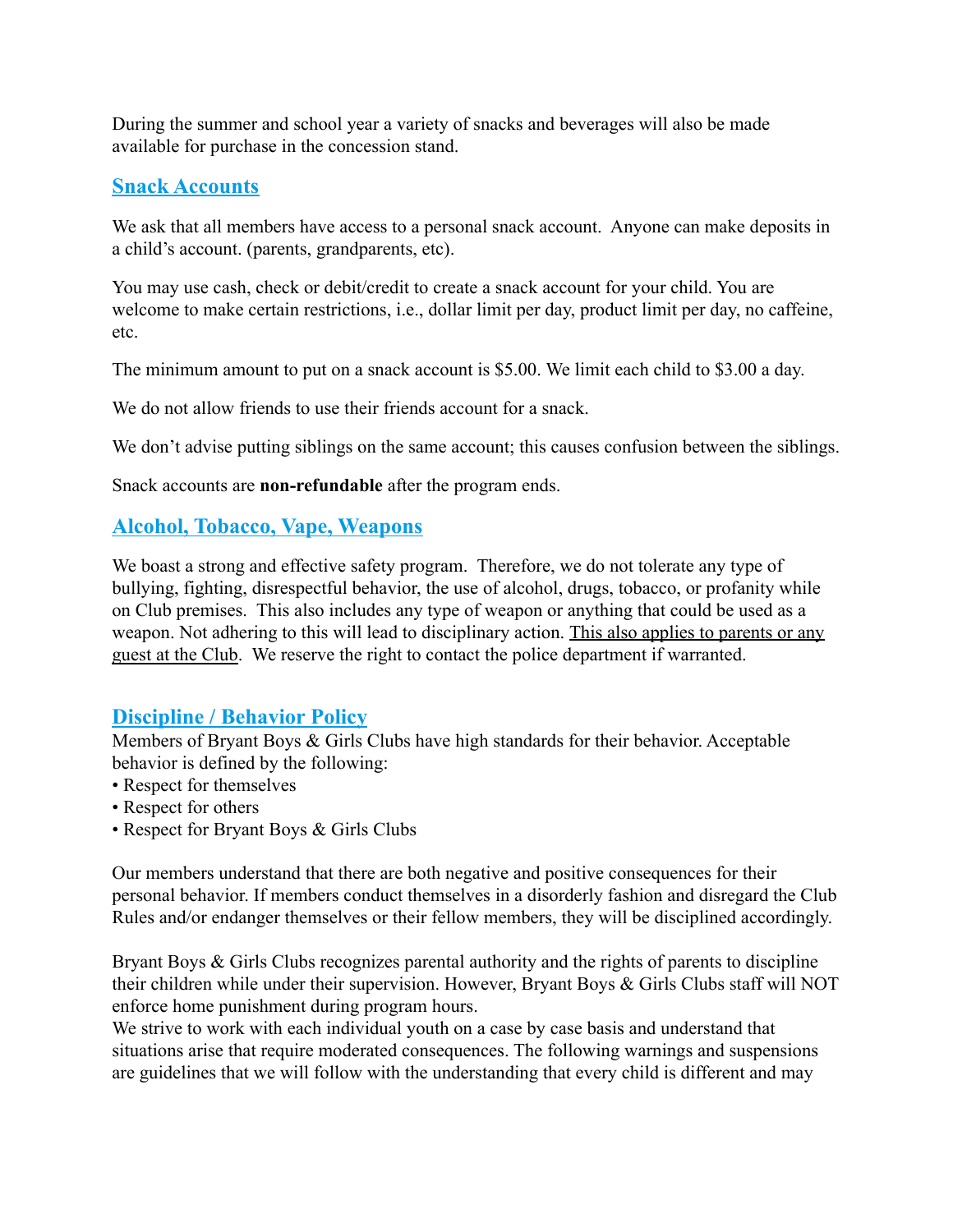have different needs. Length of suspension will be decided by the Unit Director, any member of the administration team or a designee in each individual case.

Bryant Boys & Girls Clubs staff recognizes and encourages acceptable behavior.

• Consistent rules, clear directions, and age-appropriate guidance are all part of our behavior policy.

• Children are encouraged to verbalize their feelings thus learning to work positively through strong emotions.

• Conflict will be resolved in a positive manner without verbal or physical abuse.

• Staff WILL NOT allow other children or parents/guardians to use verbal or physical abuse within our program.

#### **Verbal Warning**

Based on the judgment of the Unit Director/Administration, when a Boys & Girls Club member is not meeting behavioral standards

The staff will:

- Issue a warning that if negative behavior continues the member may be suspended for one day or longer.
- Youth will be informed that future negative behavior could result in a lengthy suspension and/or losing their Boys & Girls Club membership.
- Staff completes a Behavioral Report to document warning for future reference.

When the Unit Director determines that a member's behavior does not meet our standards and the prior "Warning" had been provided.

The staff will:

• Issue a Suspension. (Length determined upon the case at hand)

• Contact the member's parents by telephone to inform them that their child has been suspended from Boys & Girls Club; inform them of the actual negative behavior exhibited, and explain what day the member may return.

• Staff completes a Behavioral Report to document the suspension.

#### **Suspension- Continued Minor Incident**

After a youth has been suspended, any future negative behavior within a 30-day period may result in a longer Suspension.

The staff will:

• Issue a Suspension.

• Contact the member's parents by telephone to inform them that their child has been dismissed from Boys & Girls Club for one week, inform them of the actual negative behavior exhibited, and that the member may return to the program in one week.

• Parents/guardians are responsible for picking up their child when they are contacted about the member's behavior.

• Staff completes a Behavioral Report to document the suspension.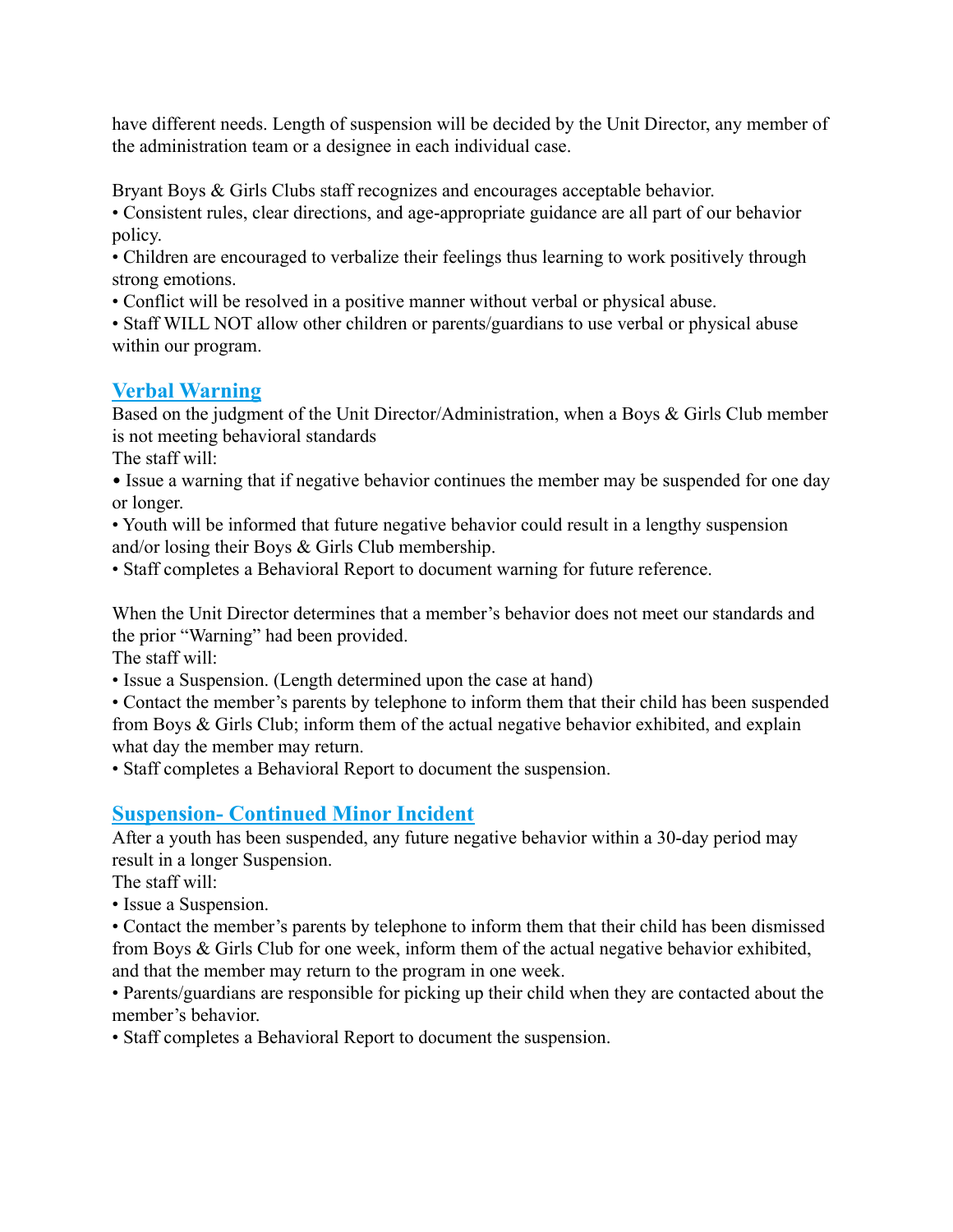#### **Suspension- Continued Major Incident**

After a youth has been suspended on multiple occasions, any future negative behavior within a 30-day period may result in a month suspension. The Unit Director will implement a "One Month Suspension" if this negative behavior continues.

The staff will:

• Issue a One Month Suspension.

• Contact the member's parents by telephone to inform them their child has been dismissed from Boys & Girls Club for one month, inform them of the actual negative behavior exhibited, and that the member may return to the program in one month.

• Parents/guardians are responsible for picking up their child immediately when they are contacted about the member's behavior

• Staff completes a Behavioral Report to document the suspension.

#### **Permanent Suspension**

Continued negative behavior that creates an unsafe program environment for fellow Boys  $\&$ Girls Club members and/or staff may result in a youth's Boys & Girls Club membership being revoked.

The staff will:

• Permanently suspend the member from the Club.

• Contact the member's parents by telephone to inform them their child has been suspended from the Club, and inform them of the actual behavior exhibited.

• Parents/guardians are responsible for picking up their child immediately when they are contacted about the member's behavior.

• Staff complete a Behavioral Report to document the suspension.

#### **Termination of Enrollment**

Bryant Boys & Girls Clubs staff may immediately terminate enrollment of a child whose:

- Behavior endangers him/herself or the safety and well-being of other children and/or staff.
- Actions result in the damage or destruction of site property.

• Behavior is determined to be a serious disciplinary problem. A serious disciplinary problem is defined as one in which a child's behavior hampers the smooth flow of the program by either requiring constant one-on-one attention, inflicting physical or emotional harm on other children, physically abusing staff, leaving program boundaries, and/or otherwise being unable to conform to the rules and guidelines of the program.

• Parent/guardian's physical or verbal actions are threatening or intimidating toward children, staff, and/or volunteers.

#### **Zero Tolerance for the Following Negative Behaviors**

The following behaviors will automatically suspend a member for one day (or more):

- Fighting
- Stealing
- Threatening the safety of a Boys & Girls Club member, staff member, or volunteer.

• Damage to Boys & Girls Club facility or equipment --- Members are expected to reimburse Boys & Girls Club for any damage and will be billed to parent(s) or guardians.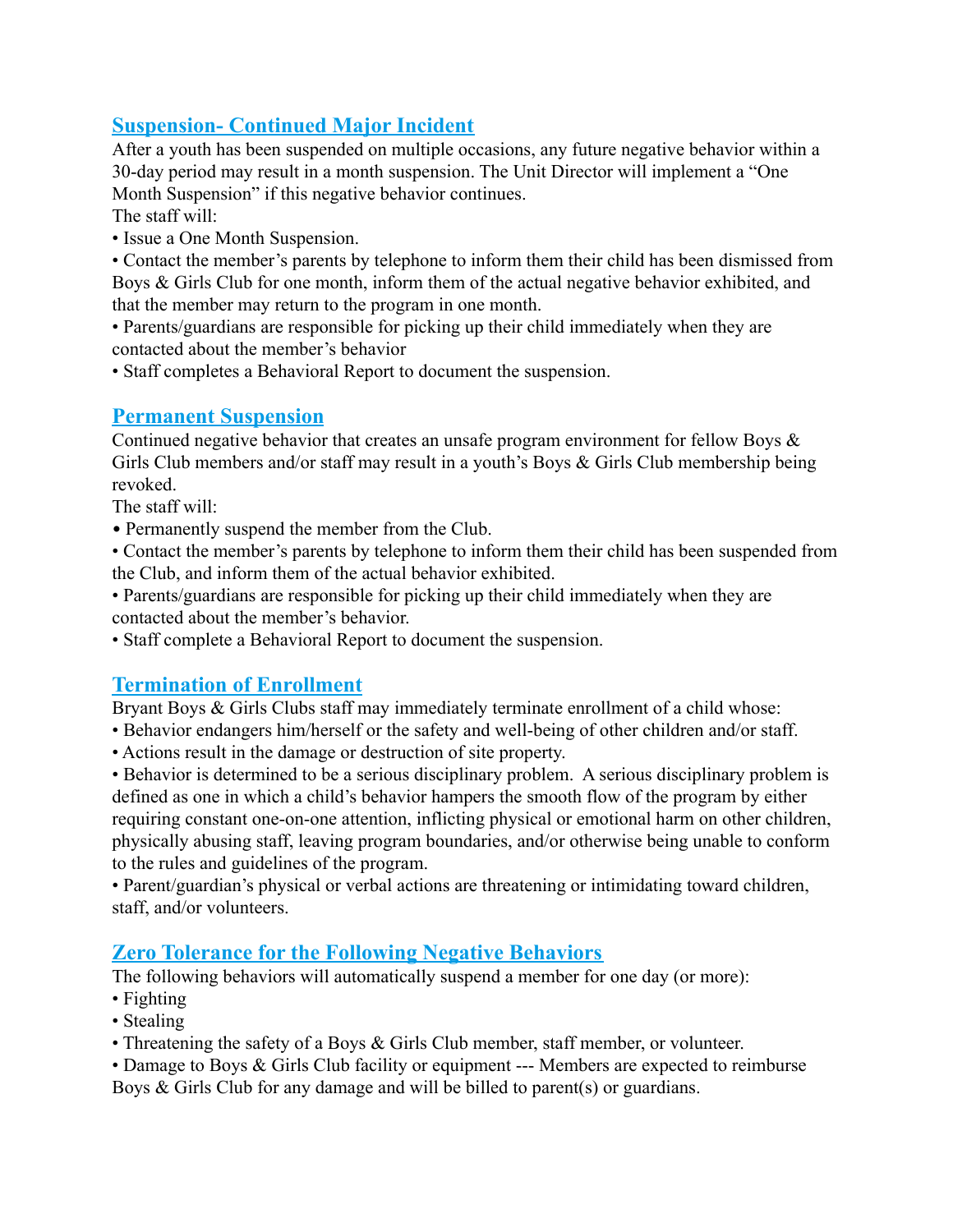*These are general guidelines put in place by the Bryant Boys & Girls Clubs. Each individual incident is handled case by case and the final disciplinary decision lies with the Bryant Boys & Girls Clubs administration. We have a zero tolerance policy of negative behavior. The above policy is subject to change at any time.*

#### **Transportation**

Members will ride the school bus to Boys and Girls Club during the after school program to the Bishop Park location.

Davis Elementary is a school site Club meaning all members during the school year will simply walk to designated areas for the after school program.

Summer transportation for field trips will be through Bryant School District.

*Members are not allowed to ride with Staff at any time.*

#### **Field Trips**

We offer a variety of field trips for all ages and are held on various days depending on grade levels, weather, and transportation. All Summer Program field trips are paid for.

When members go swimming, they **must** bring a swimsuit in order to go. Bathing suits must be conservative.

Kindergarten members attend the Splash Pad at Bishop Park. Grades 1st - 4th grade attend Mills Park Pool for the option of a shallow end. Grades 5th-8th attend Bishop Park Pool.

Field trips are a privilege and members who do not follow the rules at the club or on these field trips could result in loss of that privilege.

#### **Bullying Policy**

The Bryant Boys and Girls Clubs is committed to providing all members with a safe and civil environment and will not tolerate any form of bullying at any Club activity on or off Club property

Bullying shall mean written, electronic, verbal, physical or social act that willfully harms another. Aggravated bullying shall mean willful harm motivated by race, color, religion, ancestry, nation origin, gender, sexual self-understanding, mental disability, physical disability, appearance or socioeconomic status.

Staff and volunteers who observe or are advised of the act of bullying are expected to take immediate, appropriate steps to intervene. They are also expected to report it to their supervisor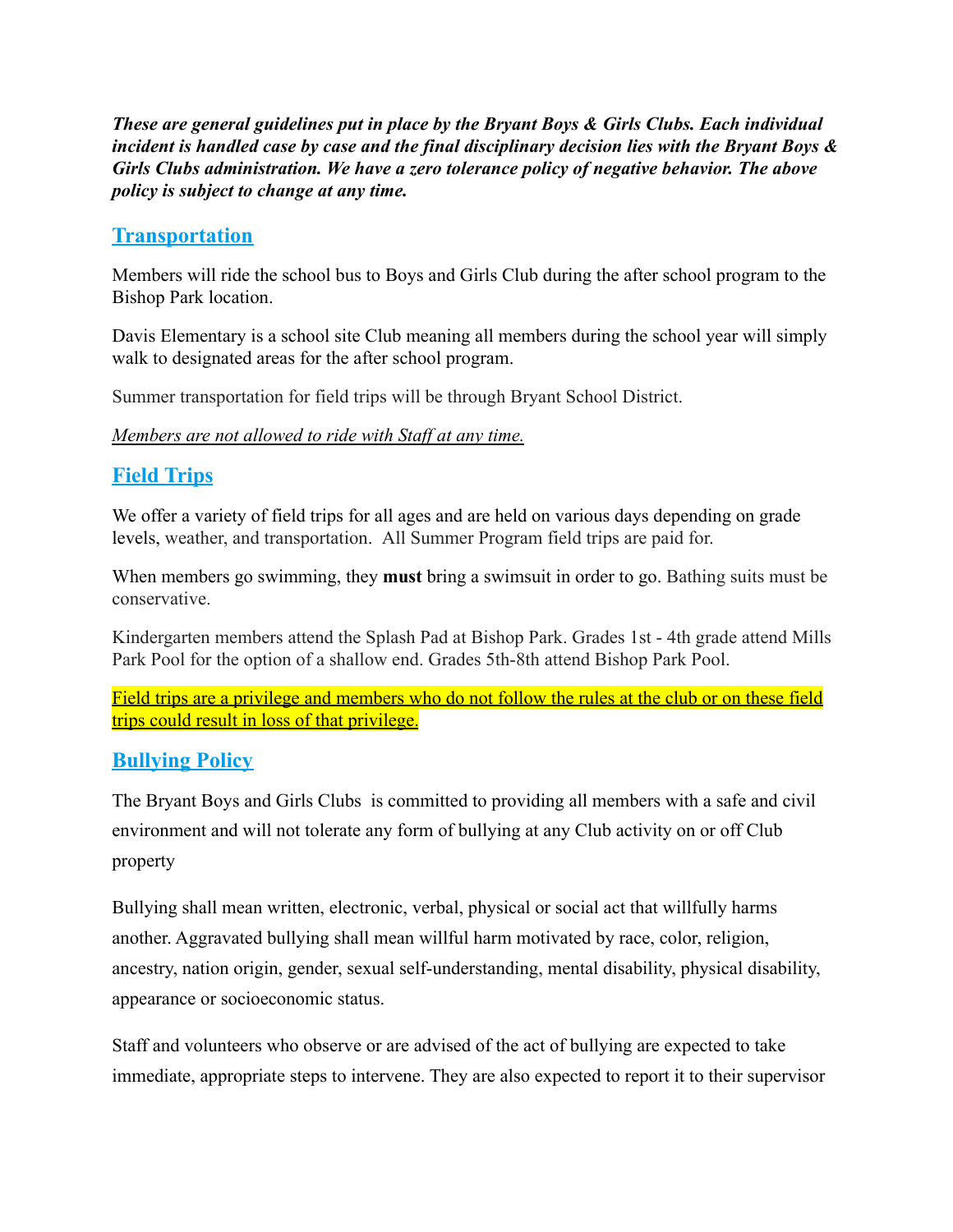and document it in writing. The Program Director or designee will inform the parent or guardian of any member who was observed or reported as a victim or perpetrator of bullying.

Depending on the frequency and severity of the conduct, intervention, counseling, correction, discipline and/or referral to law enforcement and school officials will be used to remedy the impact on the victim and change perpetrators behavior.

# **Thank you for choosing our Club for your child(ren). Our team is looking forward to making bright futures with them!**